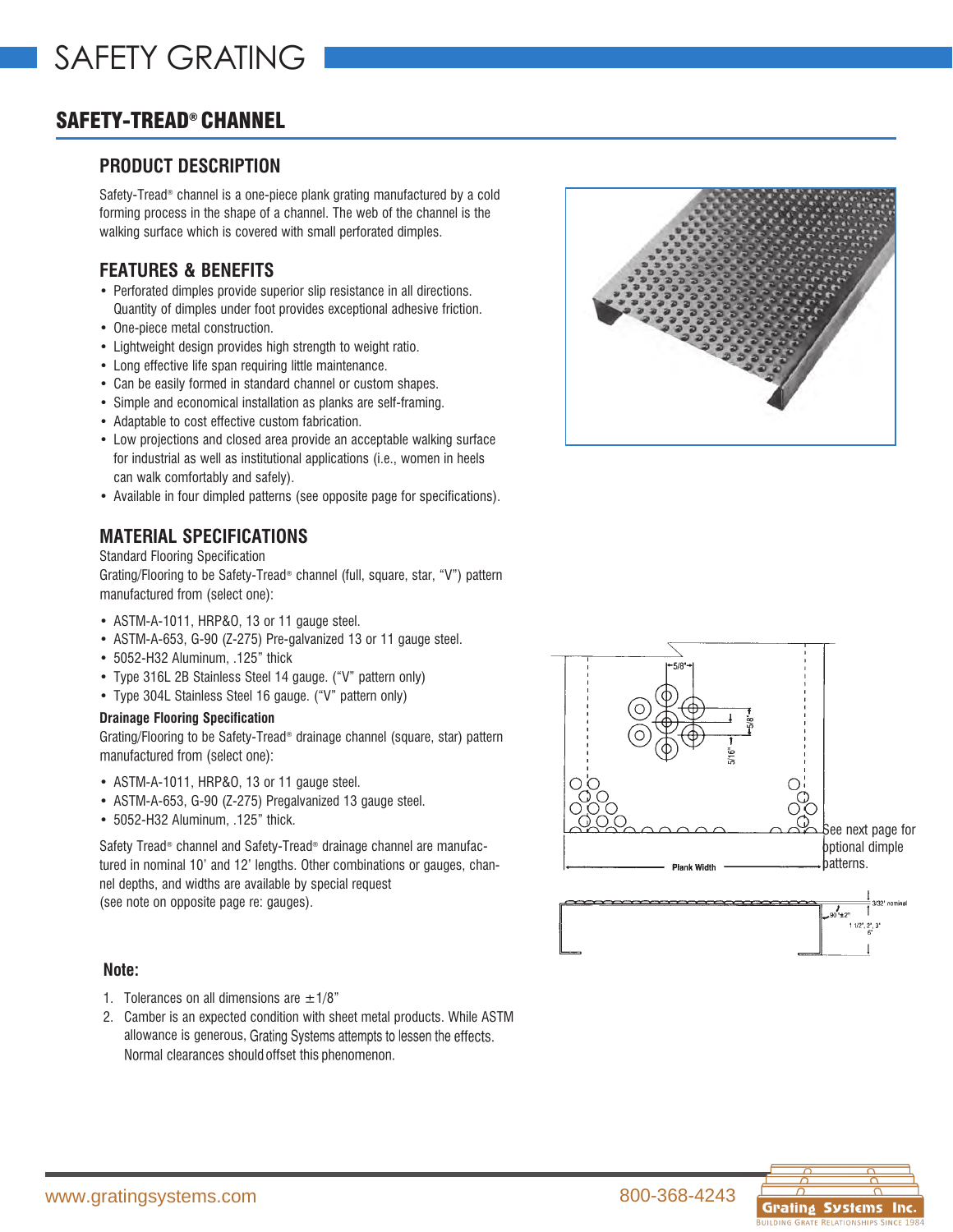# SAFETY-TREAD® CHANNEL



# LOAD & DEFLECTION TABLES

#### **Explanation of Load Type**

- $U =$  uniform load (lb/ft<sup>2</sup>)
- $D =$  corresponding deflection (in) resulting from uniform load
- $C =$  concentrated load (lb)

**10 Inch Wide** 

 $D =$  corresponding deflection (in) resulting from concentrated load

#### **Note:**

- All uniform and concentrated loads include a safety factor of 1.67.
- Shaded areas, based on loads indicated, may exceed deflections of L/120.

| <b>PRODUCT DETAILS</b> |                     |                       |                   |      |      |      |      |      |      |      |      |      |                 |      |      |      |      |      |      |      |
|------------------------|---------------------|-----------------------|-------------------|------|------|------|------|------|------|------|------|------|-----------------|------|------|------|------|------|------|------|
|                        | <b>Depth</b>        | $1x$ IN. <sup>4</sup> | <b>CLEAR SPAN</b> |      |      |      |      |      |      |      |      |      |                 |      |      |      |      |      |      |      |
| Type                   | <b>Weight</b>       | $Sx$ IN. $3$          |                   | 24"  | 30"  | 36"  | 42"  | 48"  | 54"  | 60"  | 66"  | 72"  | 78 <sup>°</sup> | 84"  | 90"  | 96"  | 108" | 120" | 132" | 144" |
|                        | $1 - 1/2$ "         | .272                  | U                 | 1070 | 773  | 476  | 370  | 267  | 219  | 171  | 145  | 119  | 103             | 87   | 77   | 67   |      |      |      |      |
|                        |                     |                       | D                 | 0.05 | 0.09 | 0.12 | 0.17 | 0.21 | 0.27 | 0.33 | 0.41 | 0.48 | 0.56            | 0.65 | 0.75 | 0.85 |      |      |      |      |
|                        | 4.24 lb/ft<br>Steel | .267                  | C                 | 625  | 610  | 594  | 519  | 445  | 400  | 356  | 326  | 297  | 275             | 254  | 238  | 223  |      |      |      |      |
|                        |                     |                       | D                 | 0.03 | 0.06 | 0.10 | 0.14 | 0.18 | 0.22 | 0.27 | 0.33 | 0.39 | 0.45            | 0.52 | 0.60 | 0.69 |      |      |      |      |
| 13 GA<br>2"            |                     | .536                  | U                 | 1500 | 1108 | 716  | 560  | 404  | 332  | 261  | 221  | 182  | 158             | 134  | 118  | 102  | 80   | 65   |      |      |
|                        |                     |                       | D                 | 0.04 | 0.08 | 0.10 | 0.14 | 0.17 | 0.22 | 0.27 | 0.33 | 0.39 | 0.47            | 0.54 | 0.62 | 0.70 | 0.88 | 1.08 |      |      |
|                        | 4.84 lb/ft          | .404                  | U                 | 625  | 625  | 625  | 625  | 625  | 582  | 539  | 494  | 449  | 418             | 387  | 359  | 332  | 300  | 274  |      |      |
|                        |                     |                       |                   | 0.02 | 0.03 | 0.05 | 0.09 | 0.13 | 0.18 | 0.22 | 0.27 | 0.32 | 0.38            | 0.44 | 0.50 | 0.56 | 0.72 | 0.91 |      |      |
|                        | $1 - 1/2"$          | .343                  | U                 | 1343 | 971  | 599  | 468  | 338  | 278  | 218  | 185  | 152  | 132             | 113  | 100  | 87   |      |      |      |      |
|                        |                     |                       |                   | 0.06 | 0.10 | 0.13 | 0.19 | 0.23 | 0.30 | 0.37 | 0.45 | 0.53 | 0.63            | 0.73 | 0.85 | 0.96 |      |      |      |      |
| Steel<br>11 GA         | 5.54 lb/ft          | .369                  | U                 | 861  | 805  | 749  | 656  | 564  | 508  | 453  | 416  | 380  | 354             | 328  | 309  | 290  |      |      |      |      |
|                        |                     |                       |                   | 0.04 | 0.08 | 0.11 | 0.15 | 0.19 | 0.24 | 0.29 | 0.36 | 0.43 | 0.51            | 0.59 | 0.68 | 0.77 |      |      |      |      |
|                        | 2"                  | .689                  |                   | 1881 | 1366 | 851  | 676  | 501  | 410  | 320  | 271  | 223  | 194             | 164  | 145  | 126  | 99   | 80   |      |      |
|                        |                     |                       |                   | 0.04 | 0.07 | 0.10 | 0.15 | 0.19 | 0.25 | 0.30 | 0.37 | 0.43 | 0.51            | 0.58 | 0.67 | 0.76 | 0.96 | 1.18 |      |      |
|                        | 5.95 lb/ft          | .511                  | C                 | 861  | 861  | 861  | 861  | 861  | 757  | 681  | 624  | 568  | 527             | 487  | 456  | 426  | 378  | 340  |      |      |
|                        |                     |                       |                   | 0.02 | 0.04 | 0.06 | 0.11 | 0.16 | 0.20 | 0.24 | 0.29 | 0.35 | 0.41            | 0.48 | 0.55 | 0.62 | 0.78 | 0.97 |      |      |

### **12 Inch Wide**

| <b>PRODUCT DETAILS</b> |               |                       |   |      |                 |      |      |      |      |                   |      |      |      |                 |      |      |      |       |      |      |
|------------------------|---------------|-----------------------|---|------|-----------------|------|------|------|------|-------------------|------|------|------|-----------------|------|------|------|-------|------|------|
|                        | <b>Depth</b>  | $1x$ IN. <sup>4</sup> |   |      |                 |      |      |      |      | <b>CLEAR SPAN</b> |      |      |      |                 |      |      |      |       |      |      |
| <b>Type</b>            | <b>Weight</b> | Sx IN.3               |   | 24"  | 30 <sup>o</sup> | 36"  | 42"  | 48"  | 54"  | 60"               | 66"  | 72"  | 78"  | 84 <sup>0</sup> | 90"  | 96"  | 108" | 120"  | 132" | 144" |
|                        | $1 - 1/2"$    | .320                  | U | 991  | 716             | 442  | 346  | 250  | 205  | 161               | 137  | 113  | 97   | 82              | 72   | 63   |      |       |      |      |
|                        |               |                       | D | 0.05 | 0.09            | 0.12 | 0.17 | 0.21 | 0.27 | 0.33              | 0.41 | 0.48 | 0.57 | 0.65            | 0.75 | 0.85 |      |       |      |      |
|                        | 4.83 lb/ft    | .302                  | C | 866  | 764             | 663  | 581  | 500  | 451  | 403               | 370  | 338  | 312  | 287             | 269  | 251  |      |       |      |      |
| Steel<br>13 GA         |               |                       | D | 0.04 | 0.07            | 0.10 | 0.14 | 0.18 | 0.23 | 0.28              | 0.34 | 0.40 | 0.47 | 0.55            | 0.63 | 0.72 |      |       |      |      |
|                        | 2"            | .630                  | U | 1457 | 1053            | 649  | 508  | 367  | 301  | 236               | 200  | 165  | 143  | 122             | 108  | 94   | 75   | 60    |      |      |
|                        |               |                       | D | 0.04 | 0.08            | 0.10 | 0.14 | 0.17 | 0.23 | 0.27              | 0.33 | 0.39 | 0.47 | 0.54            | 0.63 | 0.71 | 0.90 | 1.04  |      |      |
|                        | $5.13$ lb/ft  | .453                  | C | 866  | 866             | 866  | 800  | 733  | 661  | 590               | 542  | 494  | 460  | 427             | 401  | 376  | 335  | 300   |      |      |
|                        |               |                       | D | 0.02 | 0.04            | 0.07 | 0.11 | 0.14 | 0.18 | 0.22              | 0.27 | 0.32 | 0.38 | 0.44            | 0.51 | 0.58 | 0.73 | 0.90  |      |      |
|                        | $1 - 1/2"$    | .406                  | U | 1118 | 808             | 499  | 390  | 282  | 232  | 182               | 154  | 127  | 110  | 94              | 83   | 72   |      |       |      |      |
|                        |               |                       | D | 0.06 | 0.10            | 0.12 | 0.18 | 0.22 | 0.29 | 0.35              | 0.43 | 0.50 | 0.60 | 0.69            | 0.81 | 0.93 |      |       |      |      |
|                        | $6.33$ lb/ft  | .376                  | C | 1118 | 933             | 748  | 656  | 564  | 509  | 454               | 418  | 381  | 355  | 329             | 310  | 291  |      |       |      |      |
| Steel                  |               |                       | D | 0.05 | 0.08            | 0.11 | 0.15 | 0.19 | 0.25 | 0.30              | 0.37 | 0.44 | 0.52 | 0.60            | 0.69 | 0.79 |      |       |      |      |
| 11 GA                  | 2"            | .792                  | U | 1875 | 1201            | 835  | 614  | 471  | 373  | 303               | 251  | 211  | 180  | 156             | 136  | 120  | 96   | 78    |      |      |
|                        |               |                       | D | 0.06 | 0.09            | 0.13 | 0.18 | 0.24 | 0.31 | 0.39              | 0.46 | 0.55 | 0.64 | 0.75            | 0.86 | 0.99 | 1.27 | 1.57  |      |      |
|                        | 6.79 lb/ft    | .571                  |   | 1362 | 1362            | 1253 | 1075 | 942  | 839  | 752               | 90   | 634  | 586  | 546             | 511  | 481  | 431  | 391   |      |      |
|                        |               |                       | D | 0.03 | 0.07            | 0.11 | 0.15 | 0.20 | 0.25 | 0.31              | 0.38 | 0.45 | 0.53 | 0.62            | 0.71 | 0.82 | 1.04 | 1.297 |      |      |

**Note:** Due to the low profile of the walking surface, 11 gauge material is recommended to help reduce strut deflection.

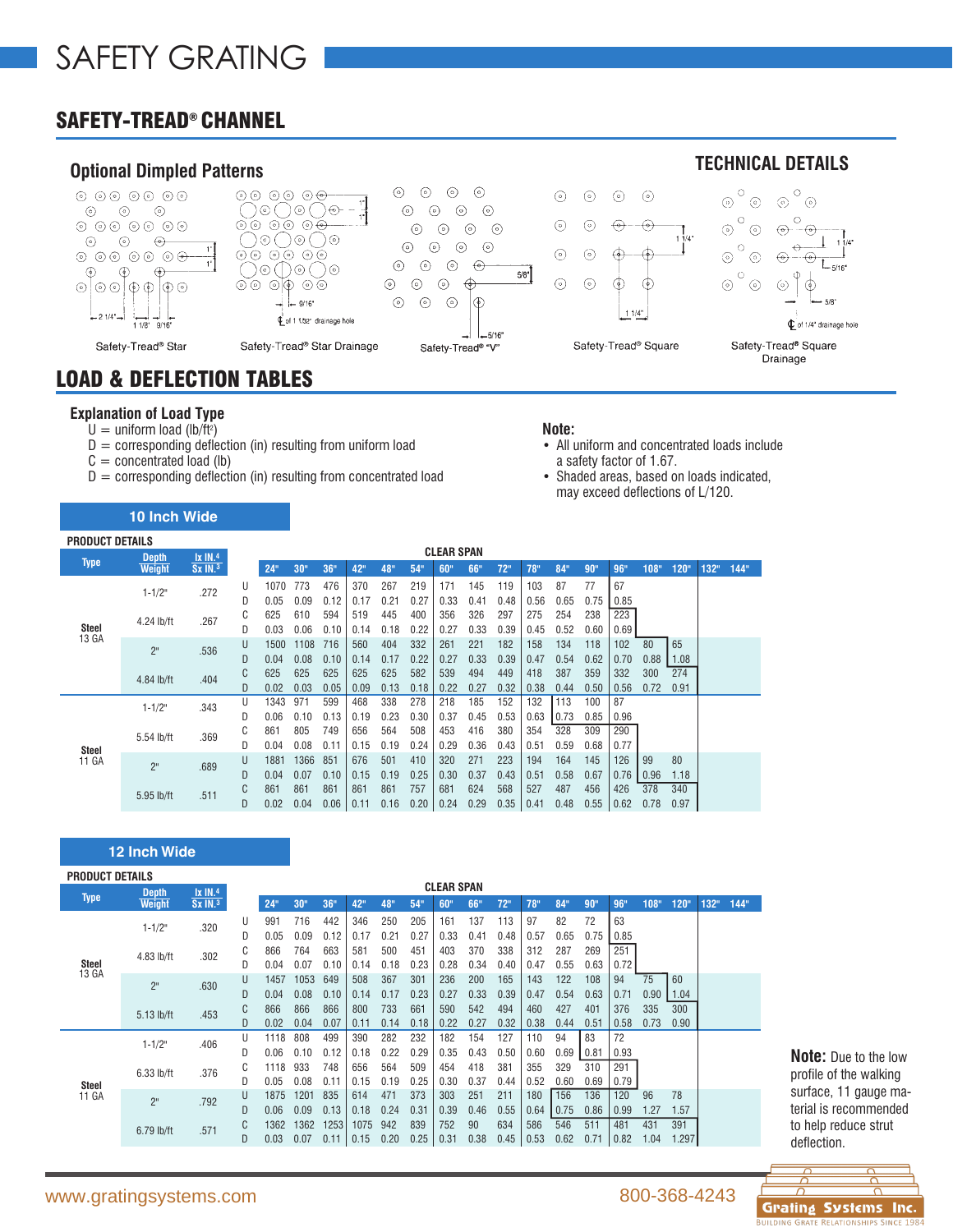# SAFETY-TREAD® FLOORING

# **PRODUCT DESCRIPTION**

Safety-Tread® is a metal flooring product which is covered with small perforated dimples manufactured by a cold forming process.

# **OPTIONAL FEATURE:**

Safety-Tread® flooring is available in two drainage patterns which incorporate embossed holes (staggered) between raised dimples.

# **FEATURES & BENEFITS**

- Perforated dimples provide superior slip resistance in all directions and in all weather conditions. The quantity of dimples under foot provides exceptional adhesive friction.
- Long life span requiring little maintenance.
- Can be easily formed into custom shapes.
- Adaptable to wide range of applications.
- Easily adaptable to cost effective, custom fabrication.
- Low projections and closed area provide an acceptable walking surface for industrial as well as institutional and commercial application (i.e., women in heels can walk comfortably and safely).
- Available in four dimpled patterns
- Optional drainage flooring features smaller unembossed holes (location and size variable with dimple pattern) providing drainage for liquid which may pool on walking surface in wet environments.

## **MATERIAL SPECIFICATIONS**

### Standard Flooring Specification

Grating shall be "Safety-Tread® flooring," (full, square, star, "V") pattern manufactured from (select one):

- ASTM-A-1011, HRP&O, 16, 13 or 11 gauge steel.
- ASTM-A-653, G-90 (Z-275) Pre-galvanized 13 gauge steel.
- 5052H32 Aluminum, .125" thick.
- Type 316L, Stainless Steel 14 gauge ("V" pattern only)
- Type 304L, Stainless Steel 16 gauge ("V" pattern only)

### **Drainage Flooring Specification**

Flooring shall be Safety-Tread<sup>®</sup> drainage flooring (square, star) pattern manufactured from (select one):

- ASTM-A-1011, HRP&O, 11 gauge steel.
- ASTM-A-653, G-90 (Z-275) Pre-galvanized 13 gauge square pattern or 11 gauge star pattern.
- 5052H32 Aluminum, .125" thick.



**SQUARE DRAINAGE STAR DRAINAGE**